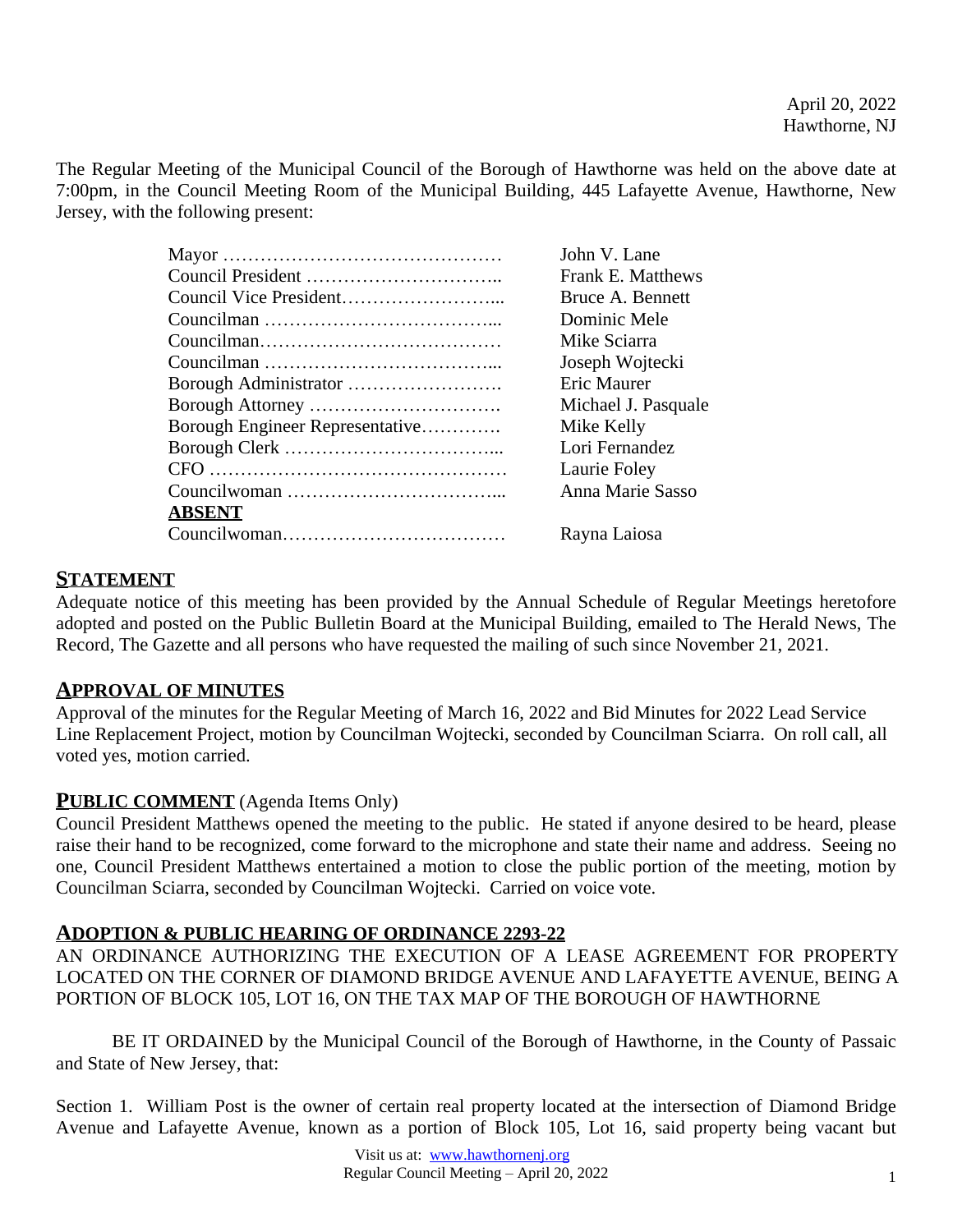previously improved by the Borough, pursuant to an existing lease between the parties, and utilized as a "Pocket Park." The said William Post has agreed to extend the lease of the property to the Borough of Hawthorne upon the terms and conditions set forth in a certain lease agreement, a true copy being annexed hereto and incorporated by reference.

Section 2. The Municipal Attorney has prepared the lease and has recommended approval of the lease in the form submitted herewith.

Section 3. The Municipal Council of the Borough of Hawthorne does hereby accept the lease agreement as proposed and does authorize the Mayor and Clerk to execute and deliver such documents as may be required, including the said lease agreement itself, so as to effectuate the acceptance of the same.

Section 4. This Ordinance shall take effect twenty (20) days after final adoption and publication as provided by law.

Council President Matthews opened the meeting to the public. He stated if anyone desired to be heard regarding this Ordinance, please raise your hand to be recognized, come forward to the microphone and state your name and address. Seeing none, Council President Matthews entertained a motion that the public hearing on this Ordinance be closed and that it be resolved that this ordinance was posted on the bulletin board on which public notices are customarily posted, published in The Record and made available on the borough website. Copies of said ordinance were made available to the general public. Now, therefore, be it resolved that this ordinance be adopted and the Clerk is authorized to advertise the same according to law, motion by Council Vice President Bennett, seconded by Councilman Sciarra.

#### **Discussion**

Councilman Mele asked for confirmation that the lease was being renewed because of the grant. Borough Attorney Pasquale explained it is going to be a 99-year lease that Mr. Post agreed to as part of the NPP program.

On roll call, all voted yes, motion carried.

#### **OLD BUSINESS**

Council Vice President Bennett reported the police met with Mayor Lane and Borough Administrator Maurer last week regarding the parking poles. They were told in addition to them helping with people parking on the yellow curbs, they are also preventing traffic accidents. Administrator Maurer asked the police to compile data to verify their findings. Vice President Bennett encouraged residents to let the Council know their opinions, pro or con, on the parking poles.

Councilman Sciarra stated the Council received an email this week regarding the parking poles and stated he was quite upset with the tone of the email. The email was not specific as to where in town the data was taken from and wasn't sure if the email was based on fact or opinion. He is not against them but isn't sure if we need quite as many as we have now.

Councilman Mele stated, as Chairman of Public Safety, at the next Public Safety meeting he will ask the Chief of Police and the person in charge of roads to come and explain to the Council why the parking poles are out there.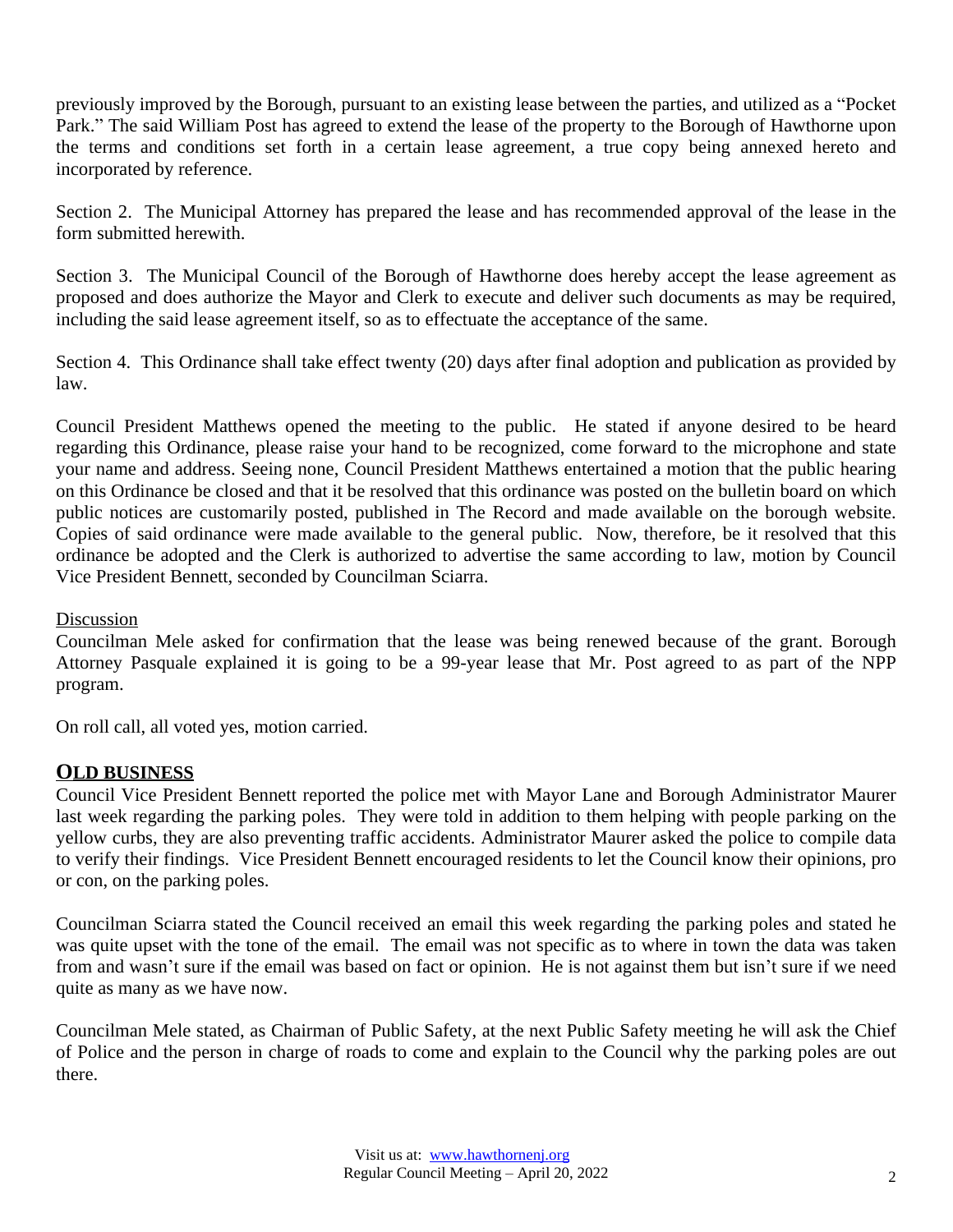Mayor Lane stated he and Administrator Maurer met with the police, they are still gathering the data, as soon as they receive it, it will be reported to the Council.

Council President Matthews stated the letter was sent to the Administration and they chose to share it with the entire Council. The Administration shared it with the Council to be transparent to let a point of view be shared from the Safety Office.

Councilman Wojtecki showed Administrator Maurer a picture of the front of 14 Elberon Avenue where the garbage truck left sludge in the street. Administrator Maurer stated he received another complaint and pictures at a different location on Elberon Avenue and stated it needs to be addressed and stopped. Councilman Wojtecki stated this has been happening for years and stated Councilwoman Laiosa said it is a violation of DEP laws. Administrator Maurer stated he will talk to DPW Director Bill Haffler in the morning. He reported not one piece of PSE&G equipment has been stored in the pool parking lot in the last 48 hours. Mayor Lane stated he thought they were supposed to be done some time this week. He stated they were given approval to park the small Bobcat in front of the home that they are going to be working on so they could start work immediately the next day. He asked for an update on the Diamond Bridge yard sale, Mayor Lane stated he would cover it in his report.

#### **NEW BUSINESS**

Councilman Sciarra asked Mayor Lane if the police could be asked to concentrate on the area around Diamond Bridge and Lafayette after school hours to curtail the problems with school children.

Council Vice President Bennett asked with the number of electric vehicles on the road, if one catches fire, how do they get put out. Mayor Lane stated you basically don't due to the batteries that are in the vehicle, it takes hours of putting water on it to put it out.

# **ADMINISTRATIVE AGENDA PRESENTED BY MAYOR LANE**

The Court rendered a decision on the home on Diamond Bridge Avenue. There was a hearing yesterday in Prospect Park, the Judge told everyone that the Ordinance for the International Property Maintenance Code and the Hawthorne Borough Ordinance doesn't support going into the property and removing items at this time. I gave our International Property Code to our attorney for him to review with a new trial date of Tuesday, May 3. Wag ballfields 1, 2, 3 and 4 are set to play on. The fields need a few minor touches otherwise they are set to play on. There is still a little site work to be performed. Opening Day for Baseball/Softball is April 30 at 10 am at the Wag fields. The Lions Club will hold its Beefsteak this Saturday, April 30th at the Boys & Girls Club. Also, on April 30<sup>th</sup>, the Ambulance Corps will be doing a Tag Day, the Environmental Commission celebrates "Earth Day" at the municipal pool grounds from 10 am to 2 pm, and Chamber of Commerce member, the Cigar Lounge, at 1086 Goffle Road will have their grand opening at 3 pm. The NPP Coordinator and Stakeholders report that quotes have been received and purchase orders are being put in place for various items. Once the brackets and baskets are received, they will be installed, this will be the first stage of the Plan. The coordinator is working on the NPP's Implementation Plan, which will outline how the program is progressing, and as soon as that is filed with the State, that will become available for everyone to read. The coordinator is looking to have this done by late May/early June. We are awaiting the Corridor Enhancement Funds in order to place the order for the clock, and we anticipate that in the next month. Hawthorne Day is September 24<sup>th</sup>, forms for vendors will be up on the website by the end of the month. This year's first street dedication in memory of Francis J. Zinn, US Navy, who was killed in action on November 12, 1944, will be on Monday, May 2<sup>nd</sup> on McKinley Avenue at the corner of Grand Avenue at 1 pm. The Townwide Garage Sale is set for Saturday, May 14<sup>th</sup>, if you want to participate, please return the form by noon on May 2<sup>nd</sup>. On May 9<sup>th</sup> a list will be available of all participating addresses in my office at Borough Hall, and at the public library. The Goffle Brook footbridge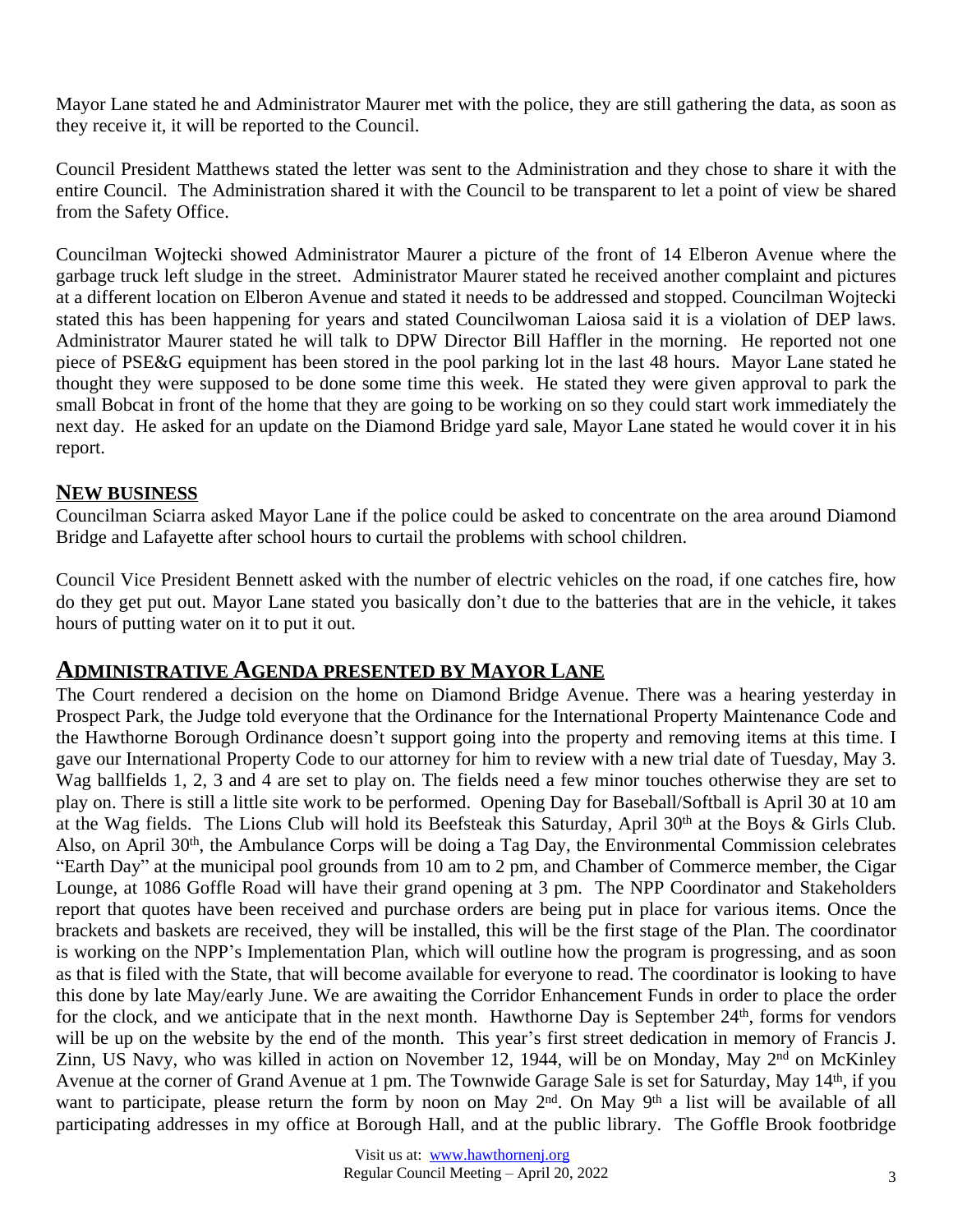between Watchung Avenue and Pocomoke Place is scheduled to be repaired by the County by the end of May. To our Hawthorne Senior Citizens, please check out the Hawthorne Senior Nutrition Site at the Ambulance Corps building weekdays from 8:30 am to 1 pm. The program is run by Passaic County and offers hot lunch and refreshments, as well as fellowship with other senior citizens, games, exercise, local field trips, and guest speakers. I had a meeting with the electrical engineer of Boswell today going over the lighting on the path for the pool and the bandshell. The contractor is on site, the permits have been taken out, and work will begin in the next day or so. Following that meeting I met with the same engineer to review the plans for the library interior lighting. Plans for the project on Goffle Road are in the office, please call 973-427-1168 to make an appointment to see them.

#### **Borough Attorney Michael J. Pasquale**

Tax Appeals – Hearings will be held at the County Tax Board on May 12, 2022 with a total of 37 appeals pending for this year. A number of appeals have already been resolved with the taxpayers. Any property owner who wishes to discuss a settlement proposal prior to the hearing can reach out to Tim Henderson or Lisa Slootmaker at 427-1169.

Gaeta – The Appellate Division has scheduled oral argument on the appeal filed by Gaeta. As may be recalled, Gaeta has challenged our award of contract for garbage and recycling to our current servicer, RTS, and B & B, which is doing the actual collection work. The argument is scheduled for May 24<sup>th</sup>. A decision will likely be issued in the next two months following.

Bandshell – The Committee continues to work to create a full summer schedule. Here is the updated list of performers:

Opening Night, Tuesday, June 21 – first day of summer with the Soul Cruisers Sunday, June 25 - Joe Zisa and Friends Sunday, July 24 – Beach Buoys Sunday, July 31 – Captain Jack Sunday, August 21 – Big Hix Thursday, August 25 – Sivan Arbel

We are trying to bring back the School of Rock, live performances in dance and stage by local performers, and a rising star program. Stay tuned.

#### **Borough Engineer Representative Mike Kelly**

Lead Service Line Replacement - Bids were received on Wednesday, April 13th, for the Lead Service Line Replacement Project. Onque Technologies, Inc., the apparent low bidder, did not include a plumbing subcontractor as part of their bid submission, which is a requirement for the bid and considered a fatal flaw. The second low bid was submitted by Roman E&G Corp., from Newark, New Jersey, with a bid of \$1,284,507.00. Our office recommends the Borough award the Lead Service Line Replacement Project to Roman E&G Corp. pending the review of the bids by the Borough Attorney and the certification of funds by the CFO. Consent Agenda Resolution R 72-22.

Little Franklin Field Area/Walkway Lighting – Ground breaking is tomorrow.

Hawthorne Municipal Pool Area Playground - The playground equipment is installed and perimeter curbing constructed. Whirl Construction still has to construct the asphalt path extension and install the rubberized playground fill material, weather dependent.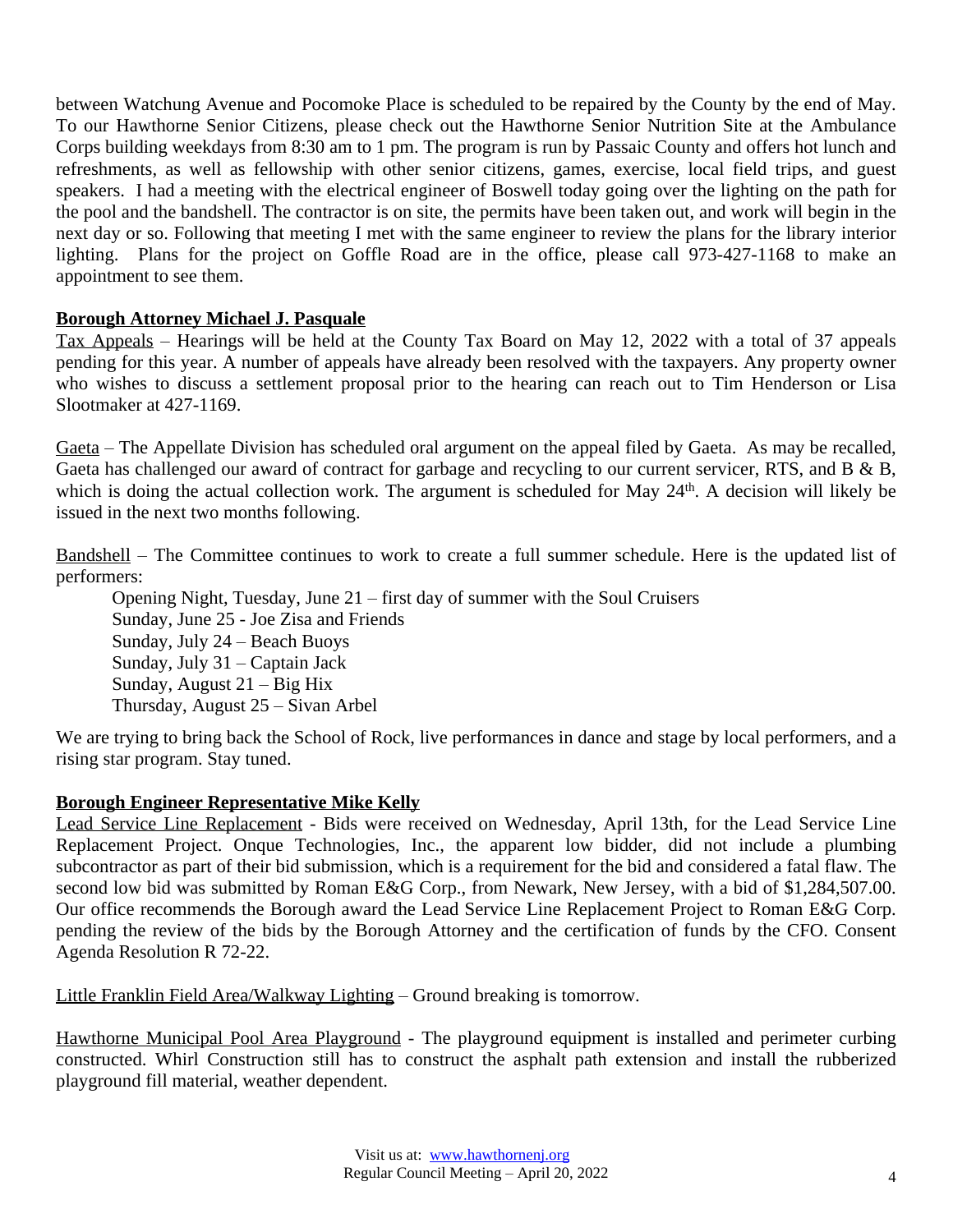Louis Bay 2nd Library Lighting Improvements - The Louis Bay 2nd Library Lighting Improvements Project was advertised with bids to be received on Tuesday, April 26<sup>th</sup> at 11:00 am.

Royal Avenue Trash Rack Replacement - The concrete pad was poured on Monday, April 18th. Accelerants were added to ensure curing. Installation of the trash rack was performed on Tuesday, April 19th with the top bolted in place. As the water recedes from Stevenson Brook, the bottom of the rack will be attached to the concrete pad later this week.

2022 NJDOT MA Project - Utter Avenue and 5th Avenue - Comments were received from the DOT regarding the plan submission and are being addressed. We are waiting for final approval.

2022 Road Improvement Project - The 2022 Road Improvements Project was advertised on Friday, April 15th with bids to be received on Thursday, April 28th at 11:00 am. The base bid for the project is about \$1 million with alternates at around \$250,000.

# **Borough Administrator Eric Maurer**

The revised Ordinance 2294-22 is due to a mistake made on the original. The Borough's 5-year contract for IT support services expires in two months. An RFP package is being prepared and will be made available in order to submit bids to select a new vendor. Pascack has been moving forward with plans to enhance our cyber security on our police and municipal networks as was approved last December. The next step is the migration of email to the Cloud with access by multifactor verification which will take place next week. Council members have all received an email about their email access. The Morris County JIF is joining with other JIFs in the MEL system to study the creation of a joint cyber security insurance fund similar to the environmental insurance fund which provides an extra level of coverage for environmental claims. The Borough received a \$750 cash award from the insurance fund recognizing our safety program thanks to Jen Scully. Residents and other water customers can expect their next quarterly notice about PFAS the first week in May. We have received a permit from the DEP for construction of the PFAS treatment and are preparing to go out to bid. A meeting was held with representatives of the New Jersey Infrastructure Bank on Monday regarding the application for funding for the project. It appears the Borough is well situated for a low interest loan and even some principal forgiveness which could lesson a necessary water rate increase in 2023 and 2024 to pay for the project. Anyone who is interested in a job at the municipal pool, please contact the office and submit an application.

#### Questions for the Administration

Councilman Wojtecki asked if there was any interest in swim lessons or lifeguard classes that could be taught in town. Administrator Maurer stated the problem is getting staff to be able to teach lessons. He reported Gaeta is starting to pick up yard waste before 7:00am and asked what time they should be picking up. Administrator Maurer stated they shouldn't be picking up before 7:00am and will look into it. He asked when the new street sweeper was arriving, Mayor Lane stated it's not in yet but Councilman Mele stated it will be in on May 13<sup>th</sup>. He questioned the spacing of the fence on the new playground in relation to the tennis courts. Mayor Lane stated there is enough room between the playground fence and the tennis courts which should be about 10 feet. He asked who is in charge of enforcing the delivery of the Gazette newspapers. Borough Attorney Pasquale stated Code Enforcement will be issuing summonses if the newspapers are lying in the road. He asked if the administration can talk about how police cannabis will be enforced or tolerated.

Council Vice President Bennett asked Mike Kelly what the trash rack is made of, he stated he was not sure but will find out.

Council President Matthews entertained a motion to record the Administrative Agenda, motion by Councilman Wojtecki, seconded by Council Vice President Bennett. Carried on voice vote.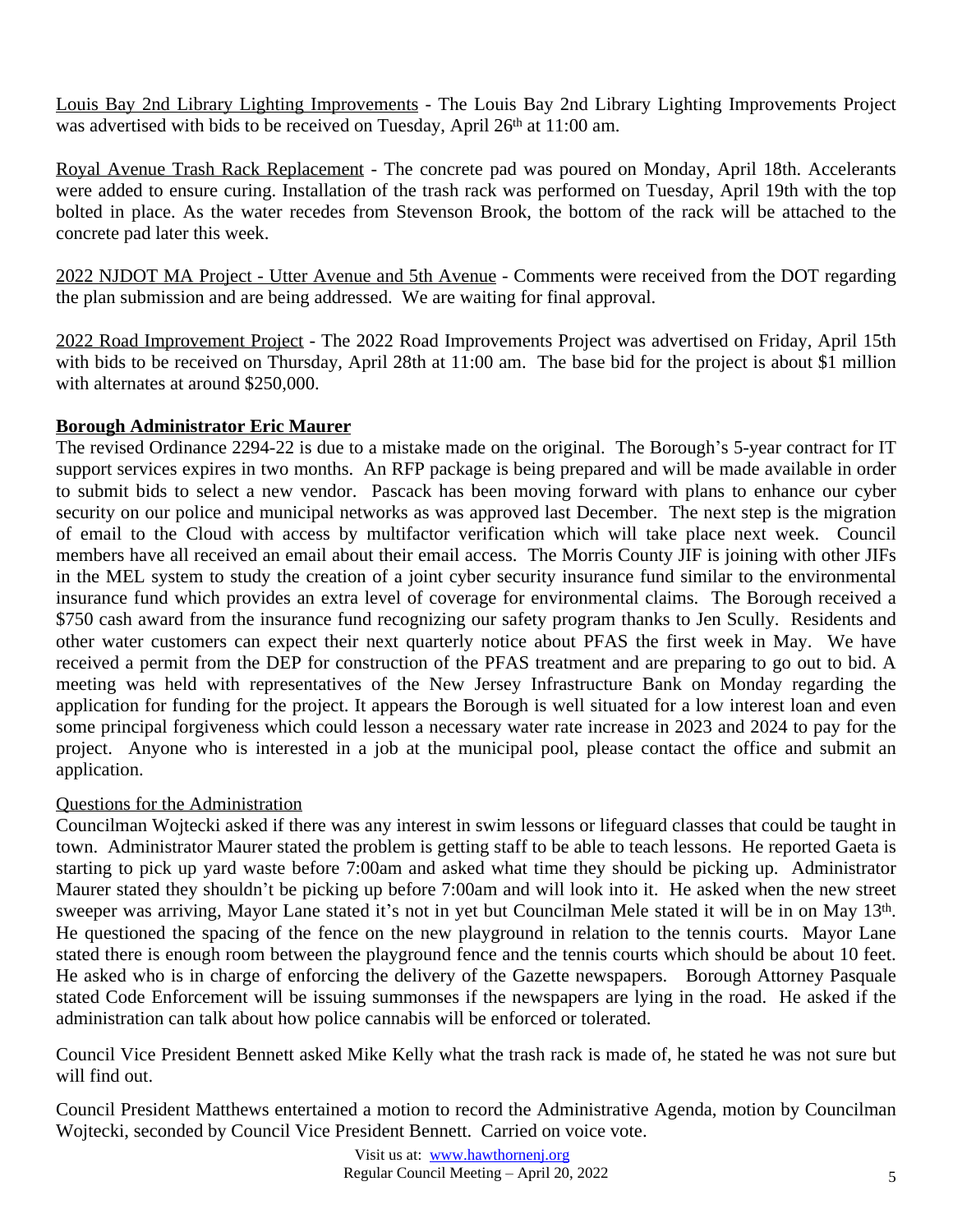# **INTRODUCTION OF ORDINANCE 2294-22**

#### AN ORDINANCE TO FIX THE 2022 SALARIES, WAGES AND COMPENSATION OF THE EMPLOYEES OF THE BOROUGH OF HAWTHORNE, COUNTY OF PASSAIC AND STATE OF NEW JERSEY.

The Municipal Council of the Borough of Hawthorne in the County of Passaic and the State of New Jersey, do ordain as follows:

Section 1. The following shall be the maximum salaries of the employees of the Borough of Hawthorne and such salaries shall be paid bi-weekly. When an Employee has scheduled a vacation and during an earned period of such vacation a regular payday would occur, then such Employee may receive a pay check for the payday prior to the commencement of the vacation period, provided such advance payment is approved by the Director of the respective department. Upon any employee leaving the employ of the Borough of Hawthorne, salary will be adjusted to actual days worked.

#### **SALARY ORDINANCE 2022**

| <b>Position/Title</b>                                   | 2022       |
|---------------------------------------------------------|------------|
|                                                         | \$7,500.00 |
|                                                         | 5,000.00   |
|                                                         | 4,000.00   |
|                                                         | 96,000.00  |
|                                                         | 42,538.00  |
|                                                         | 172,692.00 |
| Administrative Assistant-Confidential/NPP Coordinator   | 82,400.00  |
| Administrative Assistant-Confidential/Safety-Compliance | 64,800.00  |
| Chief Financial Officer/Director Revenue & Finance      | 125,000.00 |
|                                                         | 64,583.00  |
| Tax Collector/Collector of Rents/Tax Search Officer     | 75,072.00  |
|                                                         | 28,819.00  |
| Construction Official in addition to Sub-Code           | 10,000.00  |
|                                                         | 92,250.00  |
| Building/Electrical/Plumbing Inspector P/T (per hour)   | 40.00      |
|                                                         | 39,295.00  |
|                                                         | 46,800.00  |
|                                                         | 15,867.00  |
|                                                         | 50.00      |
|                                                         | 40.00      |
|                                                         | 40.00      |
|                                                         | 24,975.00  |
|                                                         | 38.42      |
|                                                         | 2,000.00   |
|                                                         | 14,000.00  |
| Clerk, Board of Fire Commissioners (per hour)           | 17.00      |
|                                                         | 205,000.00 |
|                                                         | 1,000.00   |
|                                                         | 500.00     |
|                                                         | 20.27      |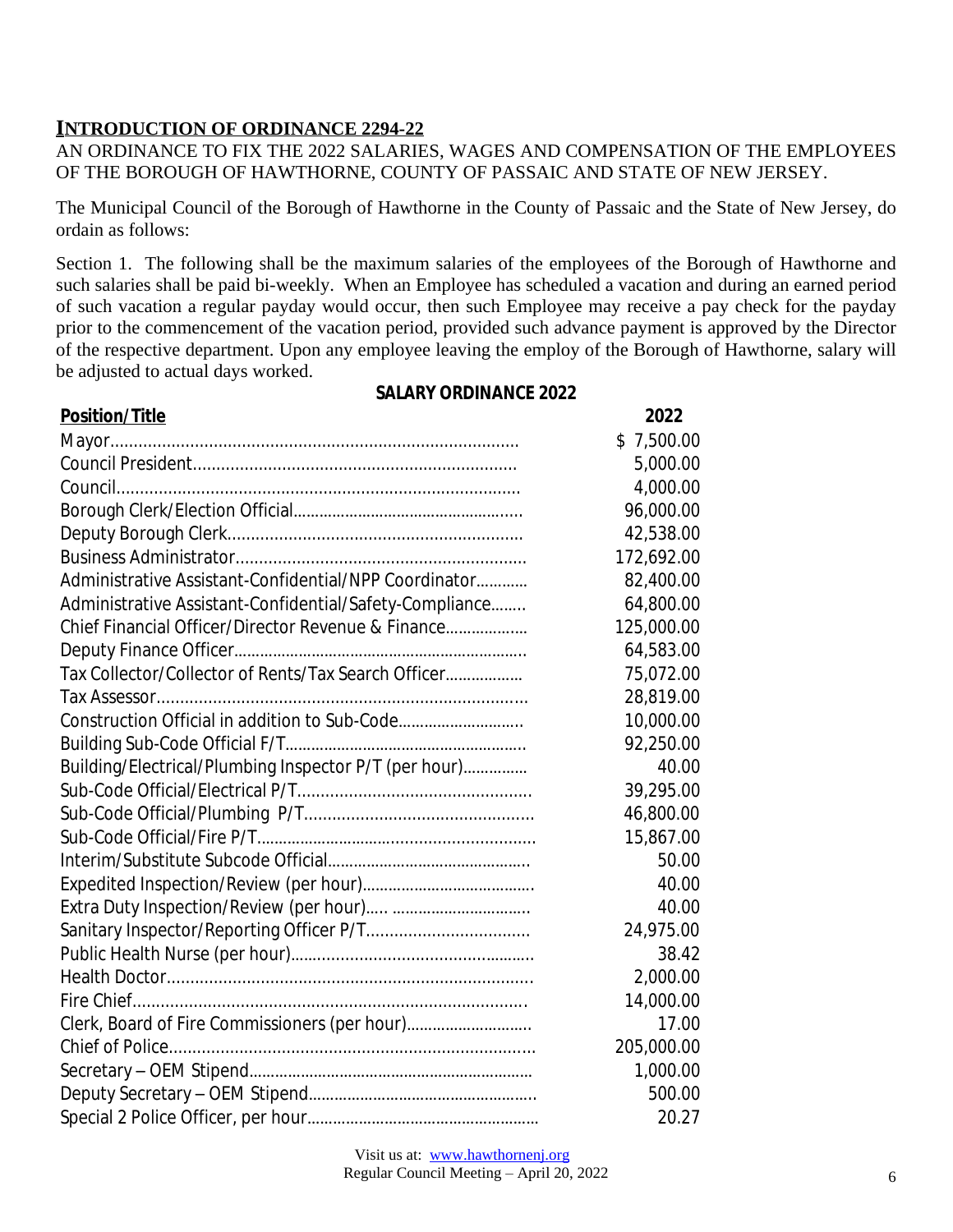|                                                        | 20.50      |
|--------------------------------------------------------|------------|
|                                                        | 19.50      |
|                                                        | 18.50      |
|                                                        | 17.50      |
|                                                        | 16.50      |
| Civilian Dispatcher P/T Training Rate (per hour)       | 15.50      |
|                                                        | 18.61      |
|                                                        | 47,500.00  |
|                                                        | 61,640.00  |
|                                                        | 34,000.00  |
|                                                        | 300.00     |
|                                                        | 300.00     |
|                                                        | 17.07      |
|                                                        | 7,000.00   |
|                                                        | 7,000.00   |
| Secretary Special Meetings (per meeting)               | 200.00     |
|                                                        | 51,447.00  |
|                                                        | 2,000.00   |
|                                                        | 17.00      |
|                                                        | 14.00      |
|                                                        | 18.00      |
|                                                        | 120,000.00 |
|                                                        | 106,069.00 |
| Temporary/Seasonal/Part-time Help - Miscellaneous      | 20.00      |
| Maintenance Worker - Seasonal Fields/Leaves (per hour) | 17.00      |
|                                                        | 20.00      |
|                                                        | 17.00      |
|                                                        | 5,000.00   |
|                                                        | 14,088.00  |
|                                                        | 13,000.00  |
|                                                        | 9,000.00   |
|                                                        | 18.00      |
|                                                        | 17.80      |
|                                                        | 13.90      |
|                                                        | 4,400.00   |
|                                                        | 350.00     |
|                                                        | 350.00     |
|                                                        | 11.90      |
|                                                        | 32.50      |
|                                                        | 17.00      |
|                                                        | 11.90      |
|                                                        | 166.75     |
|                                                        | 95.00      |
|                                                        | 35.00      |
|                                                        | 50.00      |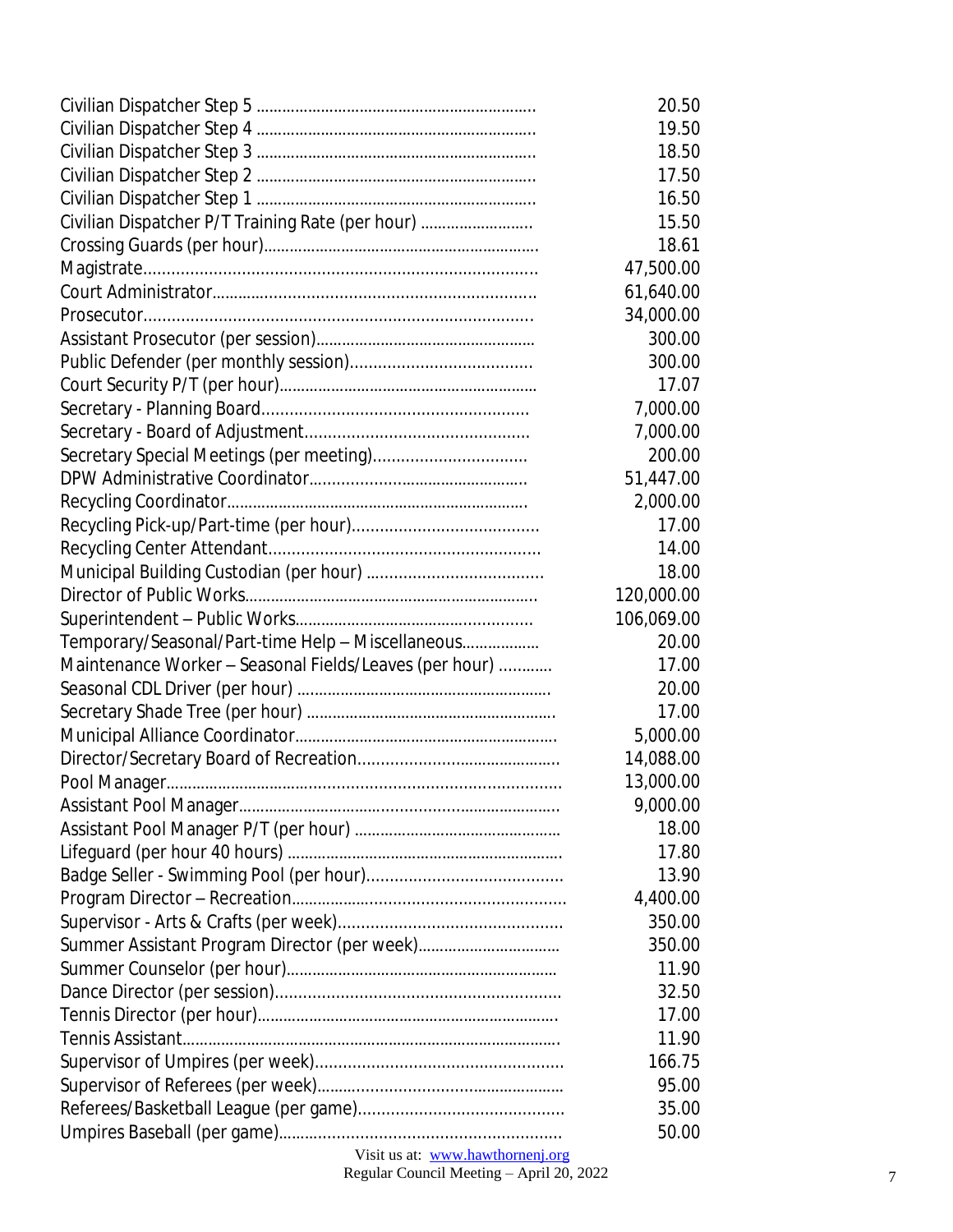|                                                    | 55.00 |
|----------------------------------------------------|-------|
|                                                    | 27.00 |
| Director, Special Recreation Program (per session) | 53.75 |
|                                                    | 53.75 |

Section 2. There shall be paid to all Borough Volunteer Firefighters who are certified as having met annually the attendance standards established in the Fire Department Ordinance, \$599.00 annually as a clothing allowance. Qualified retired firemen may receive \$179.00. Firematic officers shall receive the following additional sums: Assistant Fire Chiefs an additional sum of \$818.00, Captains \$297.00, Lieutenants \$209.00, per annum for performing clerical duties and attending meetings in connection with their duties.

Section 3. There shall be paid to all William B. Mawhinney Memorial Ambulance Corps members who attend at least 52 calls for ambulance duty in the current year and who have been certified as having met the requirement hereof and approved by the Mayor \$350.00 annually as a clothing allowance.

Section 4. Salaries and other compensation for Police Officers represented by the Policemen's Benevolent Association and the Superior Officers' Association shall be as delineated in their respective Collective Negotiations Agreements that have been approved by the Borough Council.

Section 5. Salaries and other compensation for Civilian Despatchers represented by the Teamsters Local 11 International Brotherhood of Teamsters shall be as delineated in their respective Collective Negotiations Agreements that have been approved by the Borough Council.

Section 6. Salaries and other compensation for Department of Public Works employees represented by the UPSEU Blue Collar Unit shall be as delineated in their Collective Negotiations Agreement that have been approved by the Borough Council.

Section 7. All White-Collar Union employees shall be paid longevity and other non-salary compensation as delineated in their Collective Negotiations Agreement that have been approved by the Borough Council.

Section 8. The Borough Administrator, after review of requests for expedited or extra duty uniform construction code inspections and reviews, may determine that any sub-code official or inspector may receive additional salary at the rate proscribed in Section 1 of the Salary Ordinance for this purpose.

Section 9. All ordinance and parts of ordinances inconsistent with the provision of this ordinance be and the same are hereby repealed, but only to the extent of such inconsistencies.

Section 10. This ordinance shall take effect twenty (20) days after final passage, provided notice of the same has been duly published all as required by law.

BE IT RESOLVED, this Ordinance does now pass a first reading and that said Ordinance be further considered for final passage at a meeting of the Governing Body in the Municipal Building, 445 Lafayette Avenue, Hawthorne, New Jersey, on May 4, 2022 and at said time and place all persons interested will be given an opportunity to be heard concerning the same, and the Clerk is hereby authorized and directed to publish said ordinance in The Record once, at least one week prior to said hearing, with a notice of its introduction and of the time and place, when and where said ordinance would be considered for final passage, motion by Councilman Mele, seconded by Councilwoman Sasso. On roll call, all voted yes, motion carried.

# **RESOLUTIONS**

**CONSENT AGENDA: R 71-22 and R 72-22 R 71-22 Introduced by Councilman Mele**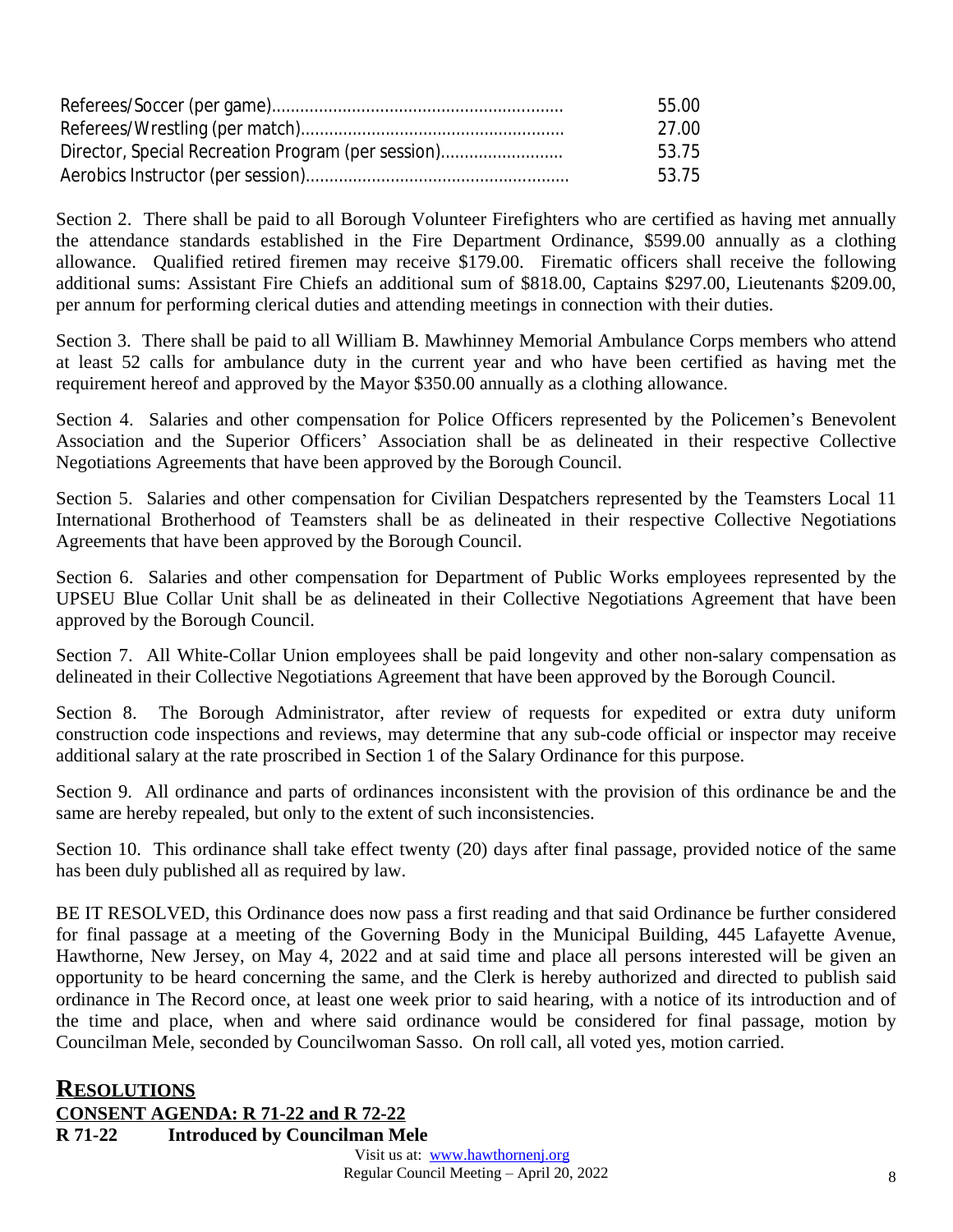WHEREAS, the Bandshell Events in the Borough of Hawthorne will take place on various dates throughout June, July and August of 2022, and organizations that will be performing at the bandshell require payment immediately following the event.

NOW, THEREFORE, BE IT RESOLVED, by the Municipal Council of the Borough of Hawthorne, that the Treasurer be and is hereby authorized to draw checks against the Other Trust II fund in the amounts, and for the organizations, listed below, and that these checks be distributed after their services have been performed.

| Tuesday, June 21  | Sensational Soul Cruisers – C/O Steve Barlotta | \$4,000.00  |
|-------------------|------------------------------------------------|-------------|
| Sunday, June 26   | Joe Zisa and Friends $-C/O$ Joe Zisa           | \$2,500.00  |
| Thursday, July 31 | Captain Jack Tribute Band                      | \$3,000.00  |
| Sunday August 26  | BIG HIX – C/O Dale Toth                        | \$3,200.00  |
| Total             |                                                | \$12,700.00 |

#### **R 72-22 Introduced by Councilman Mele**

WHEREAS, the Borough of Hawthorne solicited bids for Lead Service Line Replacement, which includes Galvanized Service Line as well, at various locations in the Borough, all as mandated by legislation signed into law in the State of New Jersey, and opened such bids on April 13, 2022; and

WHEREAS, a total of twelve bids were received, the lowest being from Onque Technologies, Inc., in total sum of \$978,352, and a second low bid from Roman E&G Corp. in total sum of \$1,284,507; and

WHEREAS, the bids were reviewed by the Borough Attorney, who found the bids to be responsive to the bid solicitation and compliant with the Local Public Contracts Law, with concern raised as to one item, that being the failure of Onque to identify a licensed plumber as a subcontractor in its submission; and

WHEREAS, the scope of work includes replacement of the service line to 210 homes from main to curbstop and from curbstop to water meter with the final connection to be made inside the dwelling involved, thus requiring the issuance of a permit, inspection by the Plumbing Subcode Official and application for such permit to be made by a licensed plumber; and

WHEREAS, subsequent to the opening of the bids, Onque confirmed that it did not have a licensed plumber on staff, would have increased its bid had it known a licensed plumber was needed, and therefore would need to hire a licensed plumber and presumably seek issuance of a change order after the fact, all in direct contravention of the Local Public Contracts Law; and

WHEREAS, the Local Public Contracts Law identifies four specific "fatal defects" to a bid, with a fifth being a failure to identify an issued addenda to the bid specification, and lists the failure to identify known subcontractors among the fatal defects, requiring rejection of the bid as non-responsive; and

WHEREAS, the amount of the second low bid was within the expectation of the solicitation and funding source and the Borough Engineer provided an opinion that the contractor was capable of performing the work in question; and

WHEREAS, the second low bidder specifically identified a licensed plumbing contractor as a subcontractor, going so far as to indicate a scope of work to be "interior plumbing," thus demonstrating an understanding of the Code requirements implicated by the solicitation; and

WHEREAS, Chief Financial Officer has certified availability of funds under Water Utility Bond Ordinance 2284-22 so as to allow for the award of contract in total certified amount of \$1,284,507;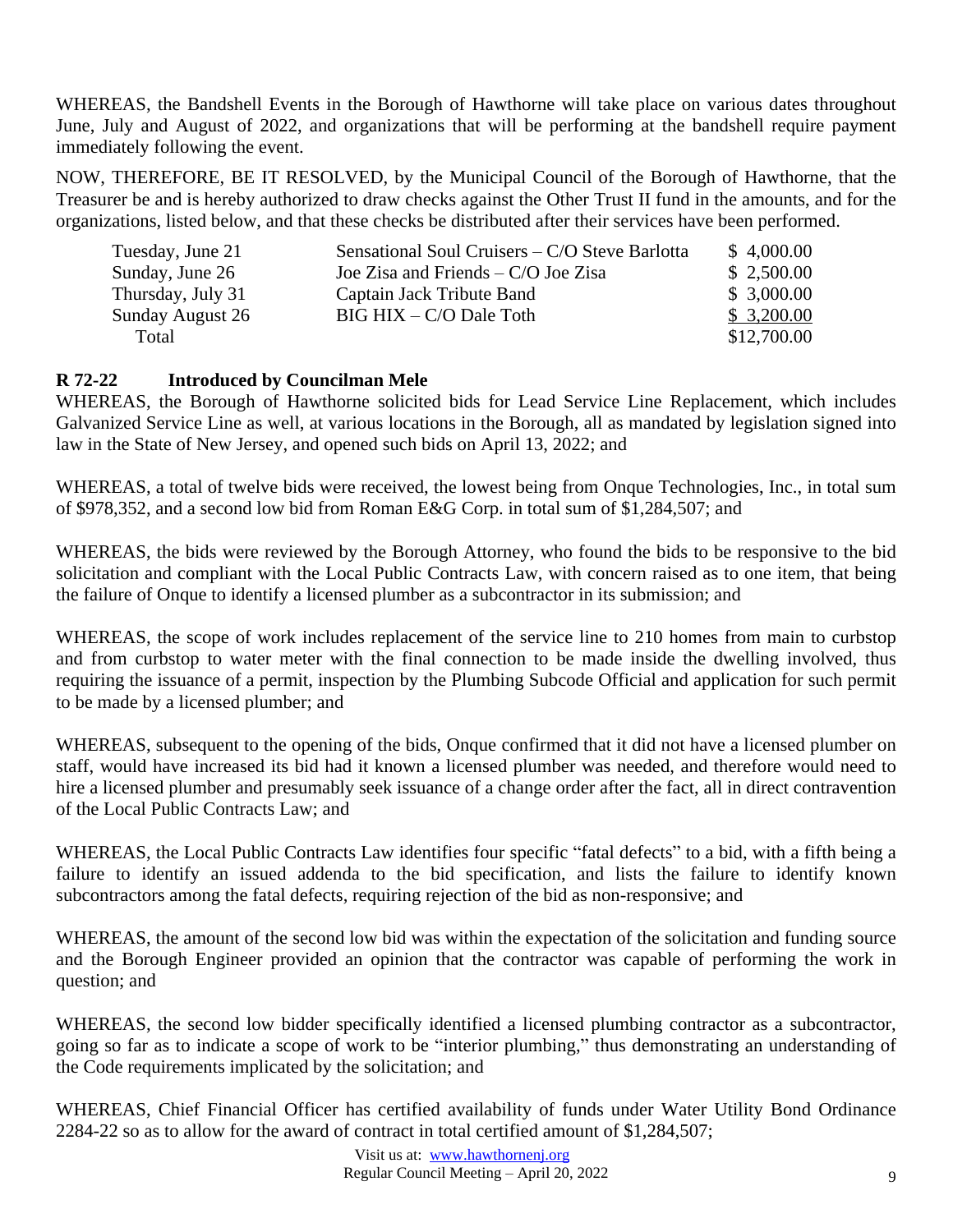NOW THEREFORE, BE IT RESOLVED, by the Municipal Council of the Borough of Hawthorne, based upon the opinion of the Borough Attorney, as expressed herein, it does reject the bid of the apparent low bidder, Onque Technologies, Inc., as the same is fatally defective and therefore non-responsive to the bid solicitation; and

BE IT FURTHER RESOLVED, by the Municipal Council of the Borough of Hawthorne, that it does award a contract to the second low bidder as follows: Roman E&G Corp., 14 Ogden Street, Newark, New Jersey 07104

in accordance with its bid, incorporated herein by reference, and does authorize the Mayor and the Clerk to execute and deliver a contract to the said entity upon approval as to form by the Borough Attorney.

# CERTIFICATION OF AVAILABILITY OF FUNDS

As required by NJSA 40A:4-57, NJAC 5:30-14.5 and any other applicable requirement of law, I Laurie A. Foley, Chief Financial Officer of the Borough of Hawthorne, have determined that there are available, sufficient funds, not committed to any other purpose, under Water Utility Bond Ordinance 2284-22 so as to allow for the award of contract in total certified amount of \$1,284,507.

Council President Matthews entertained a motion to adopt consent agenda resolutions R 71-22 and R 72-22, motion by Councilman Mele, seconded by Councilwoman Sasso. On roll call, all voted yes, with the exception of Council President Matthews who voted no on R 72-22, motion carried.

# **OFF-CONSENT**

# **R 73-22 Introduced by Council Vice President Bennett**

WHEREAS, an emergency has arisen with respect to the amounts allocated in the 2022 Temporary Operating Budget and/or the 2022 Temporary Water Operating Budget; salary and wages and other expenses due to the permanent budget not yet being adopted, and the 2021 temporary appropriations are inadequate to provide for these expenses for the aforesaid reason, N.J.S.A. 40A:4-20 provides for the creation of emergency temporary appropriations, and

WHEREAS, the said temporary appropriations are limited to 26.25% of the total appropriation in the 2021 budget, exclusive of any appropriations for Debt Service, Public Assistance and Capital Improvement Fund in the said 2021 budget.

NOW, THEREFORE, BE IT RESOLVED, by Municipal Council of the Borough of Hawthorne (not less than two-thirds of the members thereof affirmatively concurring) that in accordance with N.J.S.A. 40A:4-20, that the following temporary appropriations be made and that a certified copy of this resolution be transmitted to the Treasurer for her records.

Council President Matthews entertained a motion to adopt off-consent agenda resolution R 73-22, motion by Council Vice President Bennett, seconded by Councilman Mele. On roll call, all voted yes, motion carried.

# **REPORTS OF SPECIAL COUNCIL COMMITTEES**

Councilman Sciarra reported the Board of Education held a meeting work session on Tuesday, April 12<sup>th</sup>, to update the training for the New Jersey School Boards on School Board ethics and the Roberts Rule of Order. The next Board of Education meeting will be held on April 26<sup>th</sup> in the Board Room, this will be the public budget meeting,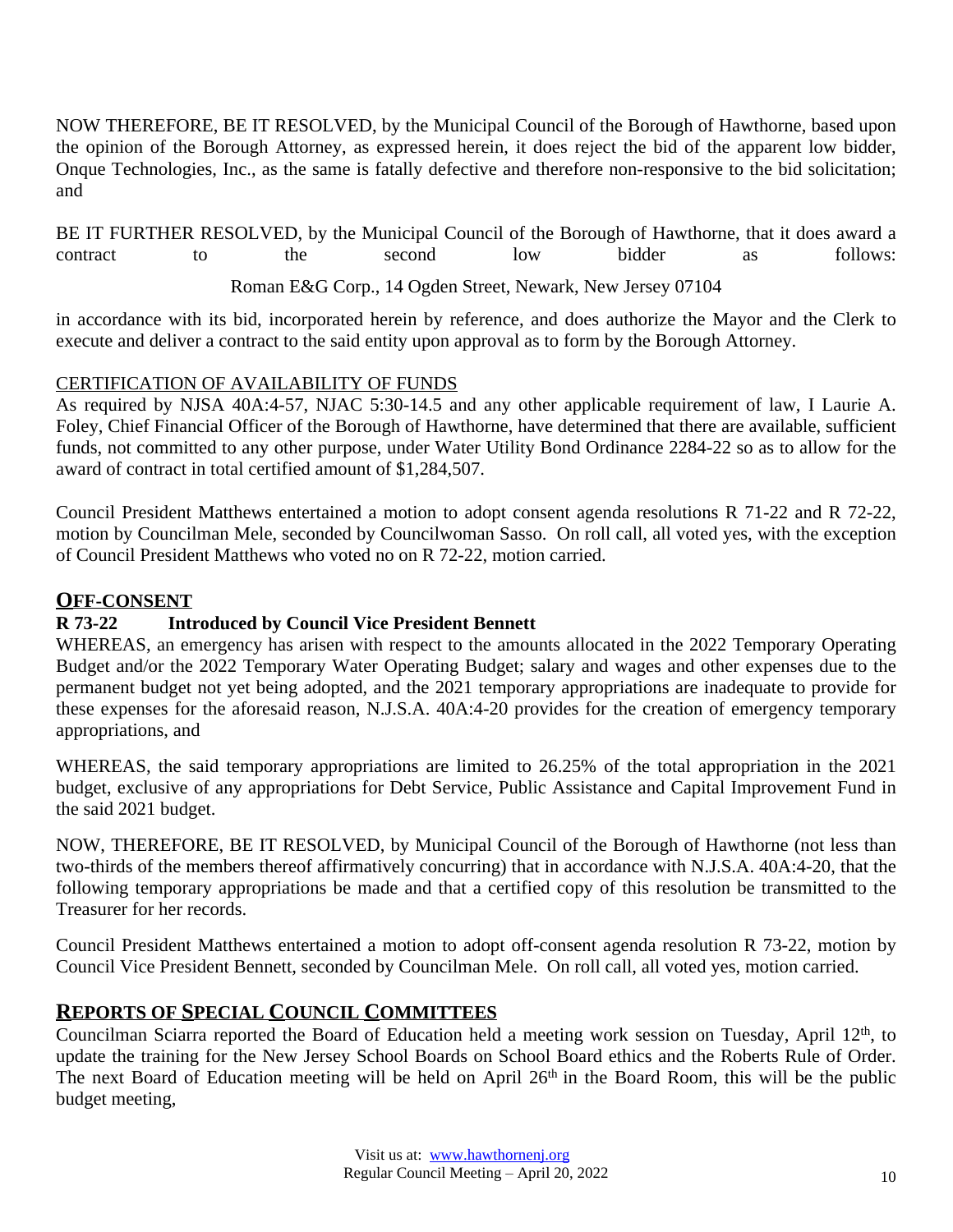Council Vice President Bennett reported, after speaking with Administrator Maurer, the Public Works Committee will start resuming in-person meetings.

Councilwoman Sasso stated how pleased she is with the progress on the new playground.

Councilman Mele reminded everyone that Dinner with the Mayor is on April 27<sup>th</sup> at 5:00pm at the high school.

Council President Matthews reminded everyone the Chamber of Commerce has an Open House at their newly renovated offices on April 27<sup>th</sup>. The Planning Board approved the Natural Resources Inventory which will be inserted into the Master Plan. The SPGM (old 3 Ronson) application will be carried over to the May 3<sup>rd</sup> meeting.

#### **BILLS**

| <b>Vendor Name</b>                  | <b>Description</b>              | <b>Amount</b> | <b>Check Id</b> |
|-------------------------------------|---------------------------------|---------------|-----------------|
| A-VAN ELECTRICAL                    | MISC PARTS & SUPPLIES           | \$<br>37.70   | 31256           |
| A-VAN ELECTRICAL                    | LAMP FOR FIELD LIGHTING         | 588.00        | 31256           |
| AAA EMERGENCY SUPPLY CO INC         | FIT TEST CALIBRATION            | 275.00        | 31251           |
| ACORN TERMITE & PEST CONTROL        | YRLY TERMITE & PEST CONTROL     | 100.00        | 31252           |
| <b>ACTION DATA SERVICES</b>         | PAYROLL PROCESS PR#5 3/11/2     | 458.74        | 31253           |
| <b>ACTION DATA SERVICES</b>         | PAYROLL PROCESS PR#5 3/11/2     | 114.69        | 42621           |
| <b>ACTION DATA SERVICES</b>         | PR PROCESSING PR#6 3/25/22      | 493.56        | 31253           |
| <b>ACTION DATA SERVICES</b>         | PR PROCESSING PR#6 3/25/22      | 123.39        | 42621           |
| ALBERTA TREE SERVICE, LLC           | SHADE TREE FIELD WORK           | 3,660.00      | 31254           |
| AMSTERDAM PRINTING                  | 1099 COMBO FORM, 2022ATTEND CAL | 249.21        | 31255           |
| AMSTERDAM PRINTING                  | 1099 COMBO FORM, 2022ATTEND CAL | 170.61        | 31255           |
| ATLANTIC COAST FIBERS LLC           | COMMINGLED RECYCLE              | 1,551.90      | 5868            |
| AWARD CO OF AMERICA                 | <b>AWARD PLAQUES</b>            | 60.45         | 31257           |
| AWARD CO OF AMERICA                 | <b>AWARD PLAQUES</b>            | 79.35         | 31257           |
| AWARD CO OF AMERICA                 | <b>AWARD PLAQUES</b>            | 34.65         | 31257           |
| AWARD CO OF AMERICA                 | MAYOR AND COUNCIL PRESENTATION  | 59.45         | 31257           |
| <b>BOB'S TIRES &amp; WHEELS INC</b> | 2022 TIRE REPAIRS               | 44.00         | 31258           |
| <b>BOB'S TIRES &amp; WHEELS INC</b> | 2022 TIRE REPAIRS               | 20.00         | 31258           |
| <b>BOB'S TIRES &amp; WHEELS INC</b> | 2022 TIRE REPAIRS               | 92.00         | 31258           |
| <b>BOB'S TIRES &amp; WHEELS INC</b> | 2022 TIRE REPAIRS               | 88.00         | 31258           |
| <b>BOB'S TIRES &amp; WHEELS INC</b> | 2022 TIRE REPAIRS               | 88.00         | 31258           |
| BOROUGH OF HAWTHORNE                | NPP Sponsorship/Boro Bandshell  | 5,000.00      | 156             |
| BOROUGH OF NO HALEDON               | SHARED SVC TAX COLL 1ST QTR     | 6,750.00      | 31259           |
| <b>BOSWELL ENGINEERING, INC</b>     | 2021 ROAD PROGRAM RESO 55-21    | 99.00         | 3871            |
| BOSWELL ENGINEERING, INC            | 2021 LOCAL AID PROJECT R56-21   | 551.50        | 3871            |
| BOSWELL ENGINEERING, INC            | PLAYGROUND MUNICIPAL POOL R78   | 217.00        | 3871            |
| BOSWELL ENGINEERING, INC            | PLAYGROUND MUNICIPAL POOL R78   | 995.50        | 3871            |
| BOSWELL ENGINEERING, INC            | PSEF GAS MAIN REPLACEMENT R150  | 3,186.00      | 31260           |
| BOSWELL ENGINEERING, INC            | PROFESSIONAL ENGIN SERVICES     | 2,061.50      | 31260           |
| BOSWELL ENGINEERING, INC            | PROFESSIONAL ENGINEERING        | 2,967.50      | 31260           |
| BOSWELL ENGINEERING, INC            | PROFESSIONAL ENG SERVICES       | 2,676.50      | 31260           |
| BOSWELL ENGINEERING, INC            | R59-22 ORD2288-22 RD PROGRAM    | 1,636.50      | 3871            |
| BOSWELL ENGINEERING, INC            | R59-22 ORD2288-22 RD PROGRAM    | 14,929.00     | 3871            |
| <b>BOSWELL ENGINEERING, INC</b>     | R59-22 ORD2288-22 RD PROGRAM    | 4,009.50      | 3871            |
|                                     |                                 |               |                 |

Visit us at: [www.hawthornenj.org](http://www.hawthornenj.org) Regular Council Meeting – April 20, 2022 11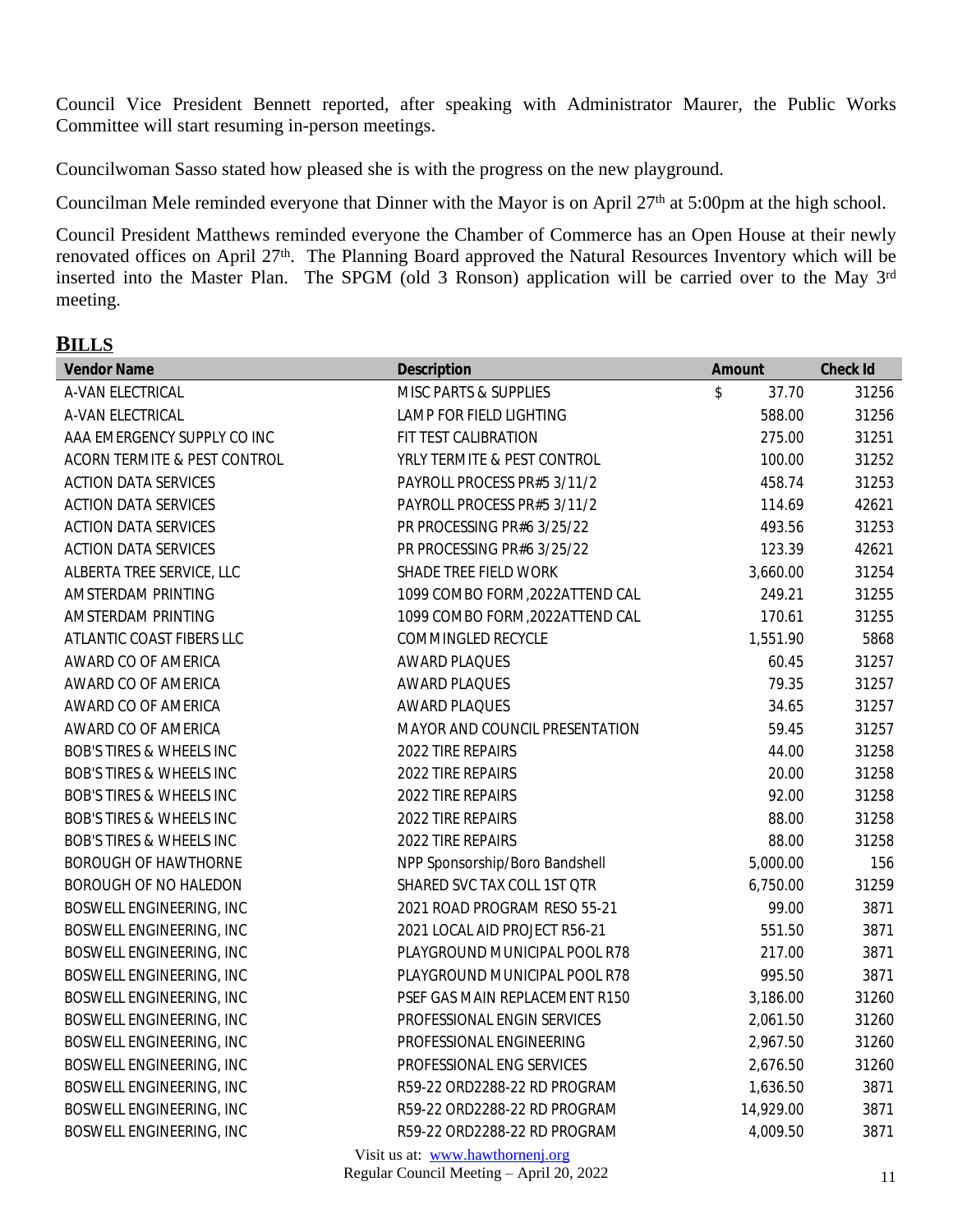| BOSWELL ENGINEERING, INC           | R59-22 ORD2288-22 RD PROGRAM       | 7,080.50  | 3871  |
|------------------------------------|------------------------------------|-----------|-------|
| BOSWELL ENGINEERING, INC           | 22 NJDOT PROGRAM R60-22            | 39,199.50 | 3871  |
| BOSWELL ENGINEERING, INC           | 22 NJDOT PROGRAM R60-22            | 6,513.50  | 3871  |
| BOSWELL ENGINEERING, INC           | SPMG HAWTHORNE LLC                 | 11,787.00 | 5684  |
| BOSWELL ENGINEERING, INC           | 204 WAGARAW ROAD                   | 1,447.50  | 5685  |
| BOSWELL ENGINEERING, INC           | PROFESSIONAL ENGINEERING SVC       | 3,194.75  | 31260 |
| <b>BURGIS ASSOCIATES, INC</b>      | REVIEW AND EVALUATE NPP            | 105.00    | 157   |
| CABLEVISION/OPTIMUM                | CABLEVISION/OPTIMUM SERVICES       | 111.71    | 42622 |
| CABLEVISION/OPTIMUM                | CABLEVISION/OPTIMUM SERVICES       | 623.04    | 31262 |
| CANON SOLUTIONS AMERICA INC        | COPIER MAINTENANCE-ROAD            | 24.45     | 31263 |
| CANON SOLUTIONS AMERICA INC        | COPIER MAINTENANCE-WATER           | 24.45     | 42623 |
| CHALLENGER FENCE INC.              | FENCING WAG #2 QUOTE 3711          | 8,745.00  | 31264 |
| <b>CINTAS CORP</b>                 | BORO HALL RUG SRV DOOR MATS        | 227.79    | 31265 |
| <b>CLAYTON TURNER</b>              | EYE GLASSES SELF                   | 250.00    | 31266 |
| CLEAN AIR COMPANY, INC.            | T2 FAILED EXHAUST SYSTEM           | 1,068.56  | 31267 |
| COASTAL DISTRIBUTION PATERSON      | <b>TRANSFER STATION FEES</b>       | 859.24    | 31268 |
| <b>COMMUNICATION SPECIALISTS</b>   | RADIO MAINT APRIL-JUNE 22 MORR     | 96.72     | 31269 |
| <b>COMMUNICATION SPECIALISTS</b>   | RADIO MAINT APRIL-JUNE 22 MORR     | 636.96    | 31269 |
| <b>COMMUNICATION SPECIALISTS</b>   | RADIO MAINT APRIL-JUNE 22 MORR     | 675.36    | 31269 |
| <b>COMMUNICATION SPECIALISTS</b>   | RADIO MAINT APRIL-JUNE 22 MORR     | 14.64     | 31269 |
| <b>COMMUNICATION SPECIALISTS</b>   | RADIO MAINT APRIL-JUNE 22 MORR     | 10.98     | 42624 |
| CORE & MAIN LP                     | <b>GENERAL WATER LINE SUPPLIES</b> | 3,306.00  | 42627 |
| CORE & MAIN LP                     | <b>GENERAL WATER LINE SUPPLIES</b> | 1,871.00  | 42627 |
| CORE & MAIN LP                     | <b>GENERAL WATER LINE SUPPLIES</b> | 370.50    | 42627 |
| DOWNES TREE SERVICE, INC.          | TREE REMOVALS W/IN TOWN            | 2,000.00  | 31270 |
| DOWNES TREE SERVICE, INC.          | TRUCK REPAIRS VARIOUS VEHICLES     | 747.50    | 31270 |
| DRAEGER, INC.                      | CALIBRATION SENSOR ALCOTEST B      | 228.55    | 158   |
| DRAEGER, INC.                      | CALIBRATION SENSOR ALCOTEST B      | 302.74    | 158   |
| ELVIN AUTOMOTIVE SERVICES          | <b>VARIOUS VEHICLE REPAIRS</b>     | 158.00    | 31271 |
| ELVIN AUTOMOTIVE SERVICES          | <b>VARIOUS VEHICLE REPAIRS</b>     | 4,681.00  | 31271 |
| ELVIN AUTOMOTIVE SERVICES          | <b>VARIOUS VEHICLE REPAIRS</b>     | 8,118.50  | 31271 |
| FED EX                             | FED EX SHIP TO POLICE DRAEGER      | 36.54     | 31272 |
| FED EX                             | FED EX SUPP TO POLICE DRAEGER      | 3.40      | 31272 |
| FREMGEN POWER EQUIPMENT INC        | DRAW DOWN SEWER                    | 160.00    | 31273 |
| GAETA RECYCLING CO, INC.           | <b>MARCH 2022</b>                  | 45,419.22 | 31274 |
| <b>GARDEN STATE HGWY PROD, INC</b> | TRAFFIC SAFETY EQUIPMENT           | 6,900.24  | 42625 |
| GARDEN STATE HGWY PROD, INC        | TRAFFIC SAFETY EQUIPMENT           | 1,064.76  | 31275 |
| <b>GARDEN STATE HGWY PROD, INC</b> | TRAFFIC SAFETY EQUIPMT-FREIGHT     | 76.00     | 31275 |
| GARDEN STATE HGWY PROD, INC        | <b>TRAFFIC SAFETY EQUIPMENT</b>    | 346.60    | 42625 |
| <b>GARDEN STATE HGWY PROD, INC</b> | TRAFFIC SAFETY EQUIPMENT           | 305.24    | 31275 |
| GARDEN STATE HGWY PROD, INC        | TRAFFIC SAFETY EQUIPMT-FREIGHT     | 14.00     | 31275 |
| GARDEN STATE HGWY PROD, INC        | TRAFFIC SAFETY EQUIPMENT           | 540.00    | 31275 |
| <b>GFOA OF NJ</b>                  | 2022 ANN FALL CONF EARLY BIRD      | 425.00    | 31276 |
| GLOCK, INC.                        | REPLACEMENT 2 GLOCK MODEL 22       | 828.00    | 31277 |
| GODWIN TOOL & HARDWARE SUPPLY      | MISC SUPPLIES-DPW SEWER            | 47.18     | 31278 |
| GODWIN TOOL & HARDWARE SUPPLY      | MISC SUPPLIES-DPW WATER            | 45.95     | 42626 |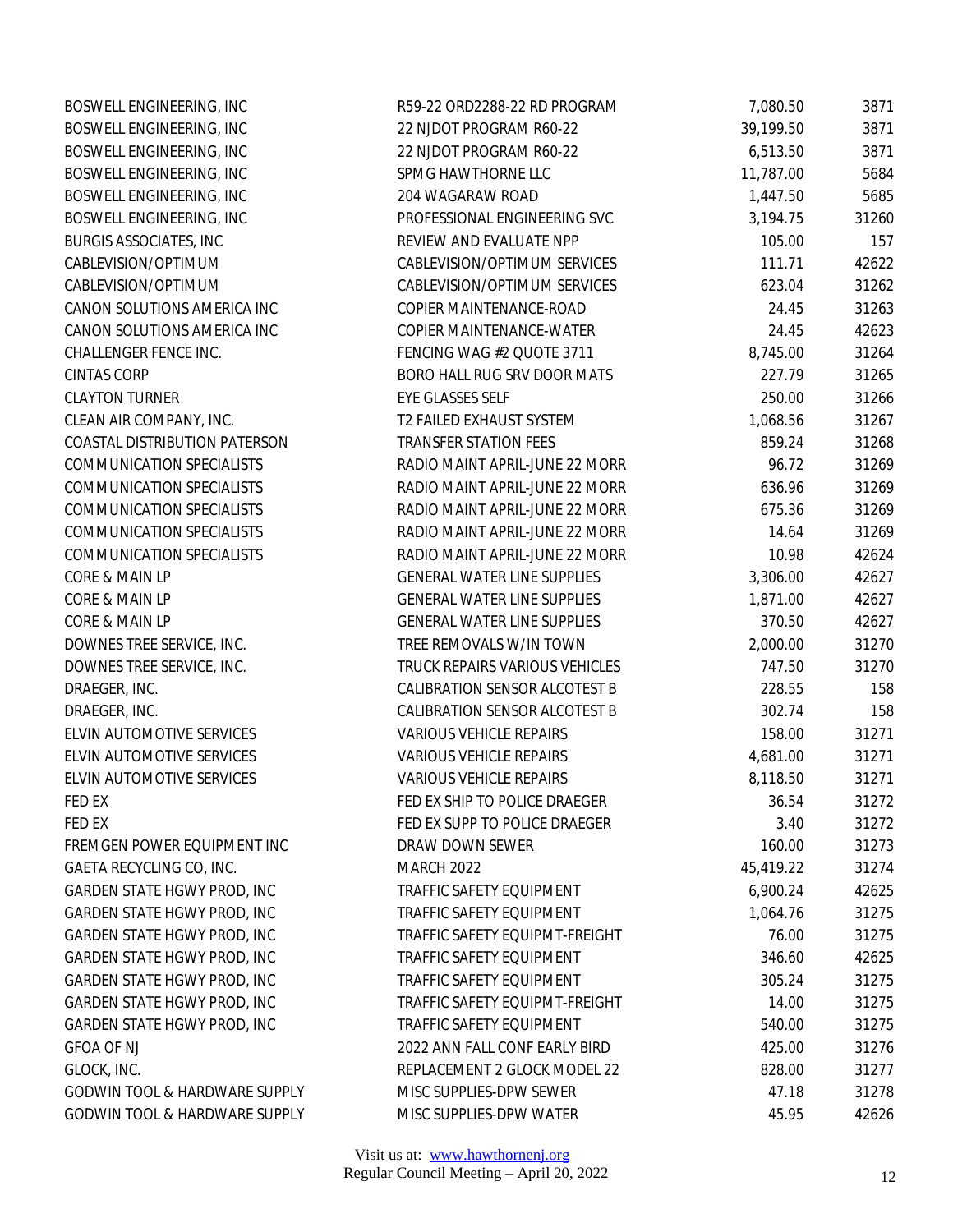| GRAINGER, INC                       | CONDOR ABSORBENT               | 574.50   | 31279 |
|-------------------------------------|--------------------------------|----------|-------|
| GRAINGER, INC                       | JERSEY GLOVES SIZE 9 (L)       | 252.00   | 159   |
| <b>GRAINGER, INC</b>                | JERSEY GLOVES SIZE 7 (S)       | 180.00   | 159   |
| HARD ROCK HOTEL & CASINO            | GFOA CONVENTION 9/20-9/23/22   | 348.00   | 31280 |
| HAWTHORNE AUTO LAB                  | POLICE VEHICLE REPAIRS         | 408.38   | 31281 |
| <b>HAWTHORNE AUTO LAB</b>           | POLICE VEHICLE REPAIRS         | 84.50    | 31281 |
| HAWTHORNE AUTO LAB                  | POLICE VEHICLE REPAIRS         | 78.50    | 31281 |
| <b>HAWTHORNE AUTO LAB</b>           | POLICE VEHICLE REPAIRS         | 586.24   | 31281 |
| <b>HAWTHORNE AUTO LAB</b>           | POLICE VEHICLE REPAIRS         | 19.00    | 31281 |
| <b>HAWTHORNE AUTO LAB</b>           | POLICE VEHICLE REPAIRS         | 15.99    | 31281 |
| <b>HAWTHORNE AUTO LAB</b>           | POLICE VEHICLE REPAIRS         | 15.99    | 31281 |
| HAWTHORNE AUTO LAB                  | POLICE VEHICLE REPAIRS         | 172.24   | 31281 |
| <b>HAWTHORNE AUTO LAB</b>           | POLICE VEHICLE REPAIRS         | 793.12   | 31281 |
| <b>HAWTHORNE AUTO LAB</b>           | POLICE VEHICLE REPAIRS         | 871.68   | 31281 |
| <b>HAWTHORNE AUTO LAB</b>           | POLICE VEHICLE REPAIRS         | 744.50   | 31281 |
| HAWTHORNE BOARD OF EDUCATION        | SCHOOL SEC STAFF FEB 2022      | 7,437.50 | 31282 |
| HAWTHORNE CAR WASH, INC             | POLICE VEHICLE WASHING         | 441.00   | 31283 |
| HAWTHORNE MUNICIPAL COURT           | MARCH 2022 CC FEES             | 79.74    | 31284 |
| HAWTHORNE PREMIER CARWASH LLC       | HFD UNIT 50                    | 11.00    | 31286 |
| HAWTHORNE ROLLER HOCKEY ASSN        | HAW ROLLER HOCKEY REF FEES     | 800.00   | 31285 |
| HAWTHORNE ROLLER HOCKEY ASSN        | HAW ROLLER HOCKEY REF FEES     | 1,020.00 | 31285 |
| <b>HAWTHORNE ROLLER HOCKEY ASSN</b> | HAW ROLLER HOCKEY REF FEES     | 200.00   | 31285 |
| HENRY'S PLUMBING & HEATING INC      | PLUMBING & HEATING- ROAD       | 30.90    | 31287 |
| HENRY'S PLUMBING & HEATING INC      | PLUMBING & HEATING- WATER      | 82.87    | 42628 |
| HOME SUPPLY & LUMBER CO., INC.      | MISC PART/SUPPLIES-ROAD        | 46.75    | 31288 |
| INTERNATIONAL ASSOCIATION OF        | 2021 INTERNATIONAL CHIEFS DUES | 190.00   | 31289 |
| JERSEY ELEVATOR INC                 | <b>BORO HALL ELEVATOR</b>      | 175.73   | 31290 |
| KIMBALL MIDWEST                     | <b>GARAGE SUPPLIES</b>         | 559.70   | 31291 |
| KIMBALL MIDWEST                     | <b>GARAGE SUPPLIES</b>         | 559.71   | 42629 |
| KIMBALL MIDWEST                     | <b>GARAGE SUPPLIES</b>         | 144.38   | 42629 |
| KIMBALL MIDWEST                     | <b>GARAGE SUPPLIES</b>         | 144.38   | 31291 |
| KONICA/MINOLTA                      | MAINT BIZHUB C5501             | 66.47    | 31292 |
| KONICA/MINOLTA                      | MAINT BIZHUB C558              | 288.63   | 31292 |
| LANGUAGE LINE SERVICES              | MARCH 2022 SERVICES            | 40.80    | 31293 |
| M & B SEPTIC SERVICE, LLC           | FRANKLIN FIELD PORT-A-POTTY    | 95.00    | 31294 |
| MCMANIMON, SCOTLAND & BAUMANN       | PREP & REVIEW BOND ORD 2286-22 | 600.00   | 1256  |
| MGL PRINTING SOLUTIONS              | HOMESTEAD BEN                  | 153.00   | 31295 |
| MICHAEL J. PASQUALE, ESQ            | LIQUOR LIC                     | 350.00   | 31296 |
| MICHAEL J. PASQUALE, ESQ            | <b>CONTRACTS</b>               | 437.50   | 31296 |
| MICHAEL J. PASQUALE, ESQ            | MISCELLANEOUS                  | 866.25   | 31296 |
| MICHAEL J. PASQUALE, ESQ            | LITIGATION                     | 87.50    | 31296 |
| MICHAEL J. PASQUALE, ESQ            | <b>TAX APPEALS</b>             | 358.75   | 31296 |
| MICHAEL J. PASQUALE, ESQ            | ORDINANCES                     | 175.00   | 1257  |
| MICHAEL J. PASQUALE, ESQ            | <b>ORDINANCES</b>              | 402.50   | 3872  |
| MICHAEL J. PASQUALE, ESQ            | ORDINANACES                    | 113.75   | 3872  |
| MICHAEL J. PASQUALE, ESQ            | ORDINANACES                    | 113.75   | 3872  |
|                                     |                                |          |       |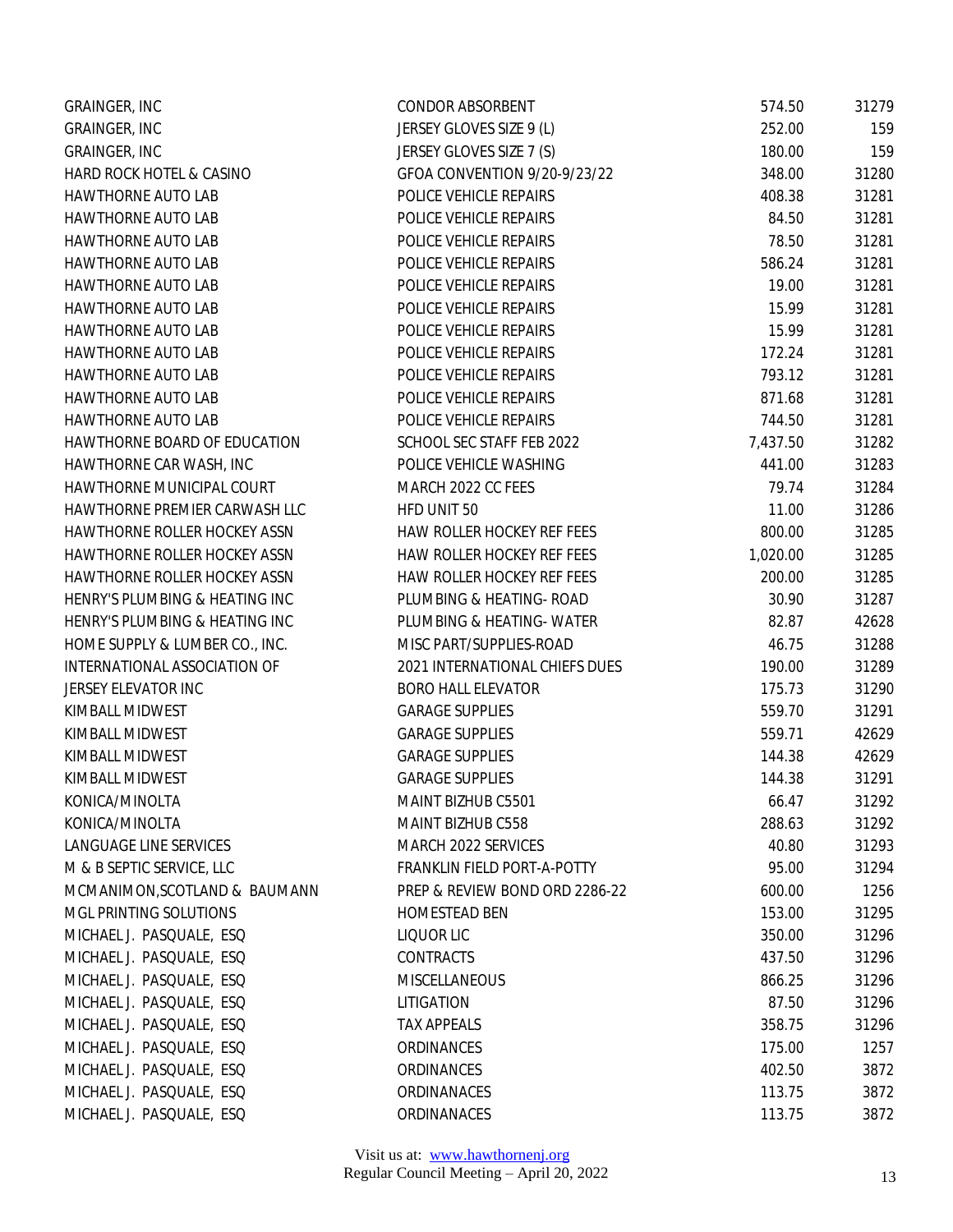| MICHAEL J. PASQUALE, ESQ     | AFFORDABLE HOUSING             | 350.00    | 2041  |
|------------------------------|--------------------------------|-----------|-------|
| MONTONE REMOD & CONS CO, INC | SIDEWALK REPAIR LINCOLN AVE    | 495.00    | 31297 |
| MORTON SALT, INC.            | ROADWAY SALT                   | 12,104.29 | 31298 |
| MORTON SALT, INC.            | ROADWAY SALT                   | 15,993.24 | 31298 |
| MORTON SALT, INC.            | ROAD SALT                      | 1,648.86  | 31298 |
| MORTON SALT, INC.            | ROAD SALT                      | 17,703.63 | 31298 |
| MURPHY COMMUNICATIONS        | POLICE VEHICLE EQUIP EXCHANGE  | 680.00    | 31299 |
| MURPHY COMMUNICATIONS        | POLICE VEHICLE EQUIP EXCHANGE  | 1,674.00  | 31299 |
| MURPHY COMMUNICATIONS        | VEHICLE EQUIPMENT LABOR INSTAL | 2,125.00  | 31299 |
| MURPHY COMMUNICATIONS        | VEHICLE EQUIPMENT LABOR INSTAL | 2,125.00  | 31299 |
| MURPHY COMMUNICATIONS        | VEHICLE EQUIPMENT LABOR INSTAL | 2,125.00  | 31299 |
| MURPHY COMMUNICATIONS        | VEHICLE EQUIPMENT LABOR INSTAL | 1,275.00  | 31299 |
| NJ ASSOC OF CHIEFS OF POLICE | 2022 STATE CHIEFS CONFERENCE   | 1,195.00  | 31300 |
| NJ DEPARTMENT OF HEALTH      | LICENSE 621-654                | 52.80     | 6291  |
| NJ MOTOR VEHICLE COMMISSION  | <b>FORD EXPLORER</b>           | 60.00     | 31302 |
| NJ MOTOR VEHICLE COMMISSION  | CHEVY EQUINOX WATER            | 60.00     | 42630 |
| <b>NJLM</b>                  | 2022 MEMBERSHIP DUES           | 1,480.00  | 31301 |
| NJOIT FISCAL SERVICES        | P-25 STATE RADIO SYSTEM        | 2,340.00  | 31303 |
| NJOIT FISCAL SERVICES        | P-25 STATE RADIO SYSTEM        | 2,340.00  | 31303 |
| NORTH JERSEY MEDIA GROUP INC | NOTICE OF ACTION               | 65.40     | 31304 |
| NORTH JERSEY MEDIA GROUP INC | AD PLANNING BOARD              | 197.90    | 31304 |
| NORTH JERSEY MEDIA GROUP INC | AD PLANNING BOARD              | 149.30    | 31304 |
| NORTH JERSEY MEDIA GROUP INC | LEGAL NOTICES ADVERTISED       | 44.10     | 1258  |
| NORTH JERSEY MEDIA GROUP INC | LEGAL NOTICES ADVERTISED       | 35.10     | 3873  |
| NORTH JERSEY MEDIA GROUP INC | LEGAL NOTICES ADVERTISED       | 46.80     | 3873  |
| NORTH JERSEY MEDIA GROUP INC | LEGAL NOTICES ADVERTISED       | 35.10     | 3873  |
| NORTH JERSEY MEDIA GROUP INC | LEGAL NOTICES ADVERTISED       | 34.20     | 3873  |
| NORTH JERSEY MEDIA GROUP INC | LEGAL NOTICE ADVERTISEMENT     | 15.75     | 1258  |
| NORTH JERSEY MEDIA GROUP INC | LEGAL NOTICE ADVERTISEMENT     | 41.40     | 3873  |
| NORTH JERSEY MEDIA GROUP INC | LEGAL NOTICE ADVERTISEMENT     | 42.30     | 3873  |
| NORTH JERSEY MEDIA GROUP INC | LEGAL NOTICE ADVERTISEMENT     | 41.40     | 3873  |
| NORTH JERSEY MEDIA GROUP INC | PLANNING BOARD ENVIRO NOTICE   | 14.85     | 31304 |
| NORTH JERSEY MEDIA GROUP INC | 22 RD PROGRAM ADOPTION ADS     | 29.25     | 3873  |
| NORTH JERSEY MEDIA GROUP INC | 22 RD PROGRAM ADOPTION ADS     | 30.15     | 3873  |
| NORTH JERSEY MEDIA GROUP INC | 22 RD PROGRAM ADOPTION ADS     | 28.80     | 3873  |
| NORTH JERSEY PUMP & CONTROLS | PUMP EVALUATION FEE            | 750.00    | 31305 |
| ONE CALL CONCEPTS, INC.      | DPW MONTHLY MARKOUTS 2022      | 220.22    | 42631 |
| OTC DIRECT, INC.             | TREE LIGHTING GIVEAWAYS        | 536.68    | 31306 |
| PABCO INDUSTRIES             | LEAF BAGS FOR RESIDENTS        | 4,314.60  | 31307 |
| PABCO INDUSTRIES             | SHIPPING CHARGES               | 150.00    | 31307 |
| PASCACK DATA SERVICES        | OPTIPLEX 3090 SMALL FORM FACT  | 1,141.19  | 42632 |
| PASCACK DATA SERVICES        | OPTIPLEX 3090 SMALL FORM FACT  | 1,141.19  | 31308 |
| PASCACK DATA SERVICES        | OPTIPLEX 3090 SMALL FORM FACT  | 1,635.10  | 42632 |
| PASCACK DATA SERVICES        | TECH SVC SONIC WALL VERITAS    | 503.53    | 31308 |
| PASCACK DATA SERVICES        | TECH SVC SONIC WALL VERITAS    | 3,723.25  | 31308 |
| PASCACK DATA SERVICES        | IT SERVICES                    | 3,059.25  | 31308 |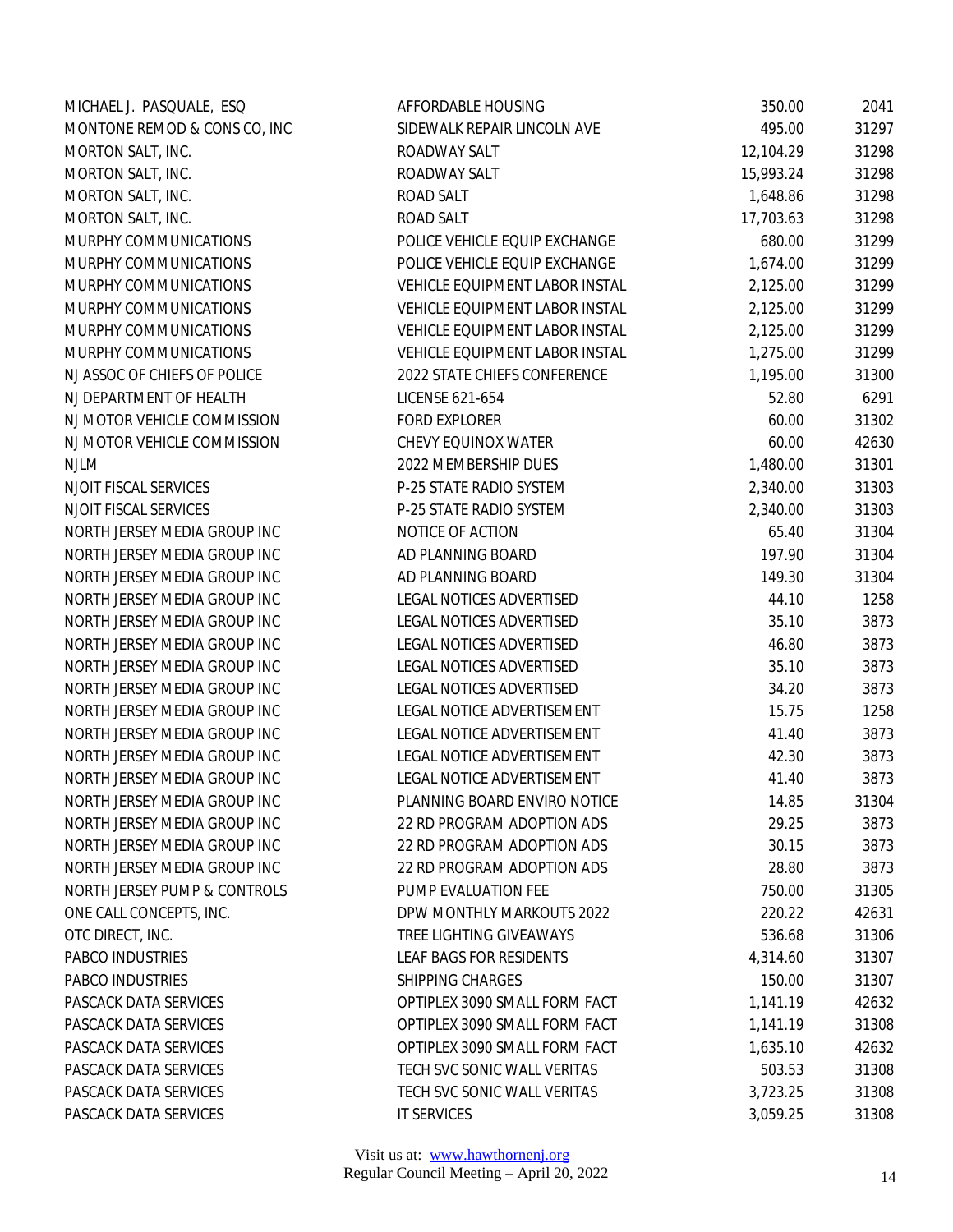| PASCACK DATA SERVICES           | <b>IT SERVICES</b>             | 1,019.75   | 42632 |
|---------------------------------|--------------------------------|------------|-------|
| PASSAIC VALLEY SEWER COM        | USER CHARGES 2ND QTR 2022      | 334,212.99 | 31309 |
| PERRY'S FLORIST                 | FLOWERS - ANTHONY DELLALO SR.  | 184.99     | 31310 |
| PRINTMASTERS                    | WINDOW ENVELOPES-1000          | 150.00     | 31311 |
| PRINTMASTERS                    | <b>RECIEPT PADS</b>            | 280.00     | 31311 |
| PROGRESSIVE BRICK, CO, INC      | ROAD REPAIRS                   | 570.30     | 42633 |
| PURCHASE POWER-PITNEY BOWES     | POSTAGE MACHINE LINE OF CREDIT | 73.45      | 31333 |
| RECYCLE TRACK SYSTEMS NJ LLC    | CONTRACT SERVICE               | 55,676.00  | 31312 |
| RECYCLE TRACK SYSTEMS NJ LLC    | CONTRACT SERVICE               | 30,778.43  | 31312 |
| RICOH AMERICAS CORPORATION      | COPIES 12/24-3/23/22           | 169.98     | 31313 |
| RIO SUPPLY, INC                 | WATER METERS QUOTE 15647       | 38,592.00  | 42634 |
| RR DONNELLEY                    | REG-42A                        | 257.70     | 31314 |
| RR DONNELLEY                    | REG-42B                        | 0.00       | 31314 |
| RT OFFICE PRODUCTS              | <b>TONERS AND PAPER</b>        | 302.44     | 31315 |
| RUTGERS YOUTH SPORTS RESEARCH   | BOREC RUTGERS SAFETY CLINIC    | 700.00     | 31316 |
| RUTGERS YOUTH SPORTS RESEARCH   | BOREC RUTGERS SAFETY CLINIC    | 200.00     | 31316 |
| RUTGERS YOUTH SPORTS RESEARCH   | SHIPPING FEE                   | 5.00       | 31316 |
| SHOTMEYER BROS FUEL CO          | DIESEL FUEL FOR BORO VEHICLES  | 6,038.76   | 31317 |
| SHOTMEYER BROS FUEL CO          | DIESEL FUEL FOR WATER VEHICLES | 789.80     | 42635 |
| <b>STAPLES</b>                  | OFFICE SUPPLIES                | 358.45     | 31318 |
| <b>STAPLES</b>                  | OFFICE SUPPLIES                | 11.34      | 31318 |
| STONE INDUSTRIES, INC           | ROAD DEPT-STONE SUPPLIES       | 336.00     | 31261 |
| STONE INDUSTRIES, INC           | ROAD DEPT-STONE SUPPLIES       | 86.24      | 31261 |
| <b>SUPERIOR DISTRIBUTORS</b>    | MISC EQUIPMENT DPW ROAD        | 1.02       | 31319 |
| <b>TANIS HARDWARE</b>           | VARIOUS SUPPLIES 2022          | 165.94     | 31320 |
| TOWNSHIP OF RANDOLPH            | MCCP MEMBERSHIP FEE 2022       | 625.00     | 31334 |
| TOWNSHIP OF RANDOLPH            | MCCP MEMBERSHIP FEE 2022       | 625.00     | 42640 |
| TRAFFIC SAFETY & EQUIP, INC     | STREET NAME SIGNS              | 37.50      | 31321 |
| TRAFFIC SAFETY & EQUIP, INC     | STREET NAME SIGNS              | 46.88      | 31321 |
| TREASURER, STATE OF NEW JERSEY  | MARRIAGE LIC FEE               | 700.00     | 31322 |
| TREASURER, STATE OF NJ          | STATE TRAINING FEES            | 3,169.00   | 31323 |
| TRIMBOLI & PRUSINOWSKI LLC      | LEGAL THROUGH 3/25/22          | 245.00     | 31324 |
| TRIUS, INC                      | PARTS FOR TURF SWEEPER         | 40.83      | 31325 |
| TRIUS, INC                      | <b>PARTS FOR TURF SWEEPER</b>  | 111.43     | 31325 |
| TRIUS, INC                      | PARTS FOR TURF SWEEPER         | 41.43      | 31325 |
| TRIUS, INC                      | PARTS FOR TURF SWEEPER         | 40.57      | 31325 |
| TULPEHOCKEN SPRING WATER        | RECYCLING CENTER WATER COOLER  | 7.00       | 31326 |
| TULPEHOCKEN SPRING WATER        | RECYCLING CENTER WATER COOLER  | 17.40      | 31326 |
| <b>TULPEHOCKEN SPRING WATER</b> | RECYCLING CENTER WATER COOLER  | 12.15      | 31326 |
| TYCO ANIMAL CONTROL SERVICES    | MARCH 2022 SERVICES            | 2,380.00   | 6292  |
| US BANK EQUIPMENT FINANCE       | MONTHLY 3/28-4/28              | 322.00     | 31327 |
| <b>VERIZON</b>                  | 4/1-4/30 250787716000194       | 3,418.18   | 31328 |
| <b>VERIZON</b>                  | 4/1-4/30 250787716000194       | 1,464.94   | 42636 |
| <b>VERIZON</b>                  | 4/6-5/5/22 156624944000131     | 104.99     | 31330 |
| <b>VERIZON</b>                  | 4/1-4/30/22 250717115000198    | 219.12     | 31328 |
| VERIZON WIRELESS (N)            | 387268254-00001 3/24-4/23/22   | 608.30     | 31329 |